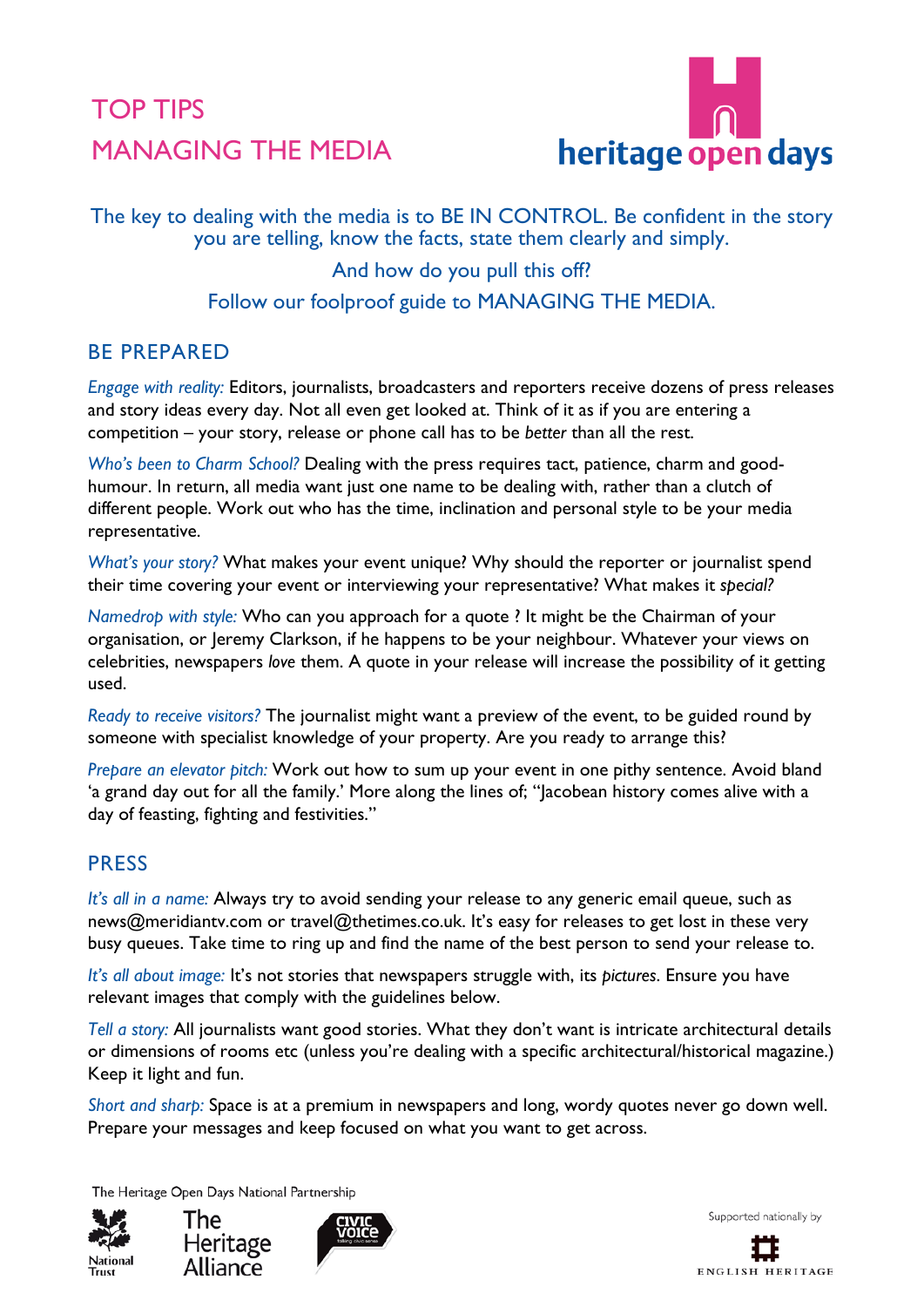*Chase up with care:* Most journalists will only respond to a press release if they want more details or images – no reply doesn't mean they haven't seen it. If you want to follow up, approach with care – and if it's a weekly paper/magazine, ensure you don't ring up on press day.

*Belt and braces:* A good journalist will make notes while you're talking, but have a press pack ready to give them, with any relevant releases, ideally a CD with images and any background information that might be relevant.

### IMAGES

*Prioritise your pics:* Newspapers and magazines love high-quality pictures. But there's nothing more frustrating for a picture editor or a designer then a beautiful photograph that can't be used because its *resolution* isn't high enough. High resolution is essential for an image's sharp reproduction in print.

*The science bit:* Digital images are composed of tiny dots called "pixels" (short for PICture ELement). An image's resolution is measured in "dots per inch" or "dpi". 100 dpi means there are 100 pixels per square inch. The more pixels in the same amount of space, the sharper the image. If for instance you print a photograph in a 4"x6" format, the 200 dpi version will be much crisper than the 100 dpi version.

*Size matters:* The print requirement for images is a minimum resolution of 300 dpi. 72 dpi images may look fine on a computer screen but generally they won't produce a crisp and smooth print. Low-res photos or large images that can be condensed can sometimes be used if the picture is only going to be used as a small 'drop-in' image. Establish with the publication where and what size they are going to use the picture.



Same subject Same print size But what a difference!

Crisp and sharp Resolution: 300 dpi Digital photo size: 6"x4"



Pixelated and blurred Resolution: 72 dpi Digital photo size: 0.8"x0.5"

*Check it out:* If you don't have access to graphic design software such as Photoshop, it's difficult to determine a picture's resolution. But if the file size is large, e.g. more than 1MB, the chances are that it has sufficient pixels for a satisfactory print reproduction.

If you have no idea how to check your image's resolution on Photoshop, there's an excellent tutorial on Youtube: [http://www.youtube.com/watch?v=SX3YE\\_TEYm4&feature=related](http://www.youtube.com/watch?v=SX3YE_TEYm4&feature=related)

*Shoot with care:* When taking a picture with your digital camera you want to use in print, make sure the image quality is changed to the maximum setting (all camera user manuals will explain how to do this). It will take up more space on your memory card, but all you need now is a fine blue sky, a sharp eye and a steady hand.